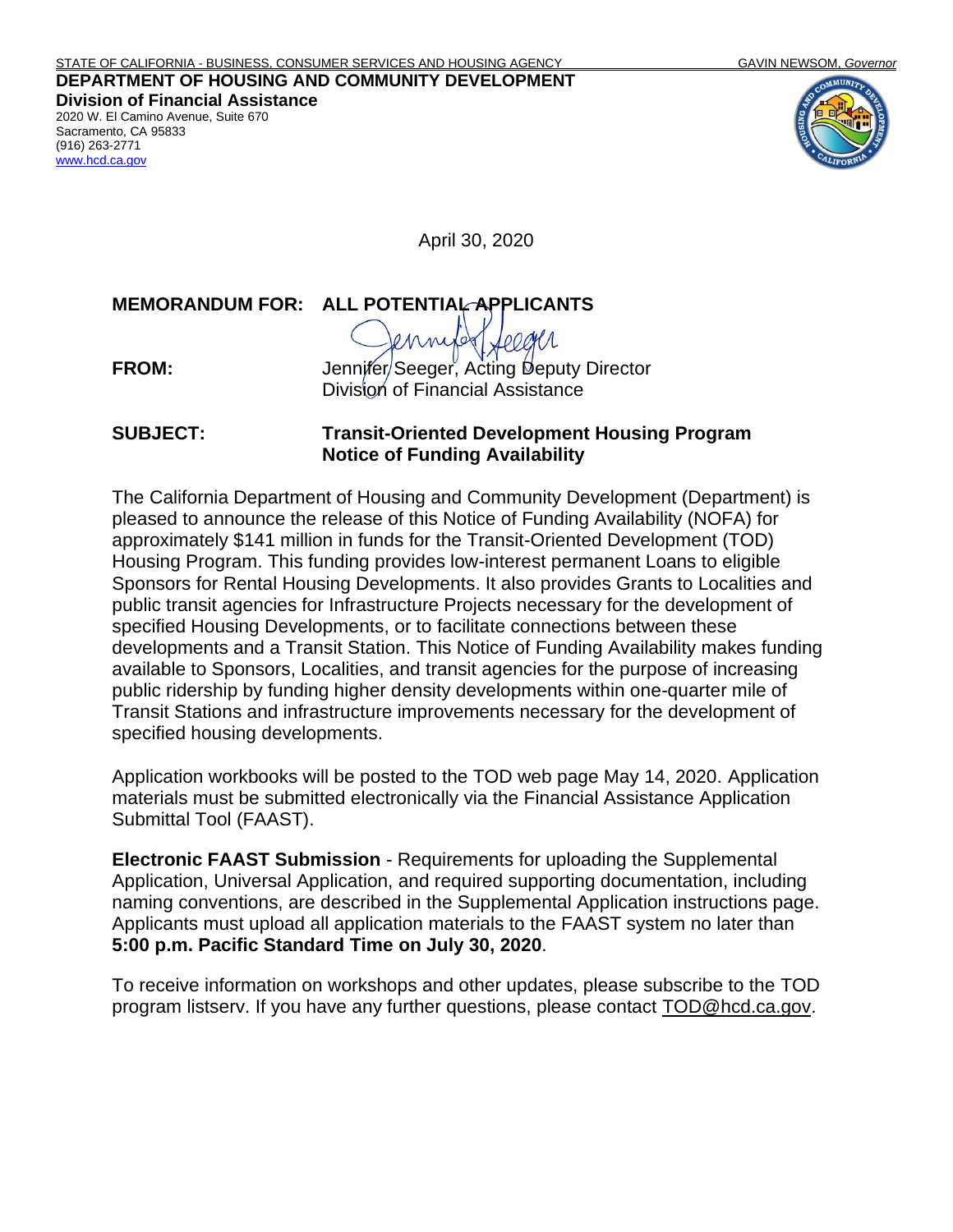## **Transit-Oriented Development Housing Program**

# **Notice of Funding Availability**



**Gavin Newsom, Governor State of California**

## **Lourdes M. Castro Ramírez, Secretary Business, Consumer Services and Housing Agency**

### **Douglas R. McCauley, Acting Director Department of Housing and Community Development**

2020 West El Camino Avenue, Suite 500, Sacramento, CA 95833 Telephone: (916) 263-2771 Website: <https://www.hcd.ca.gov/>

> **Transit-Oriented Development Housing Program** Email: **[TOD@hcd.ca.gov](mailto:TOD@hcd.ca.gov)**

> > April 30, 2020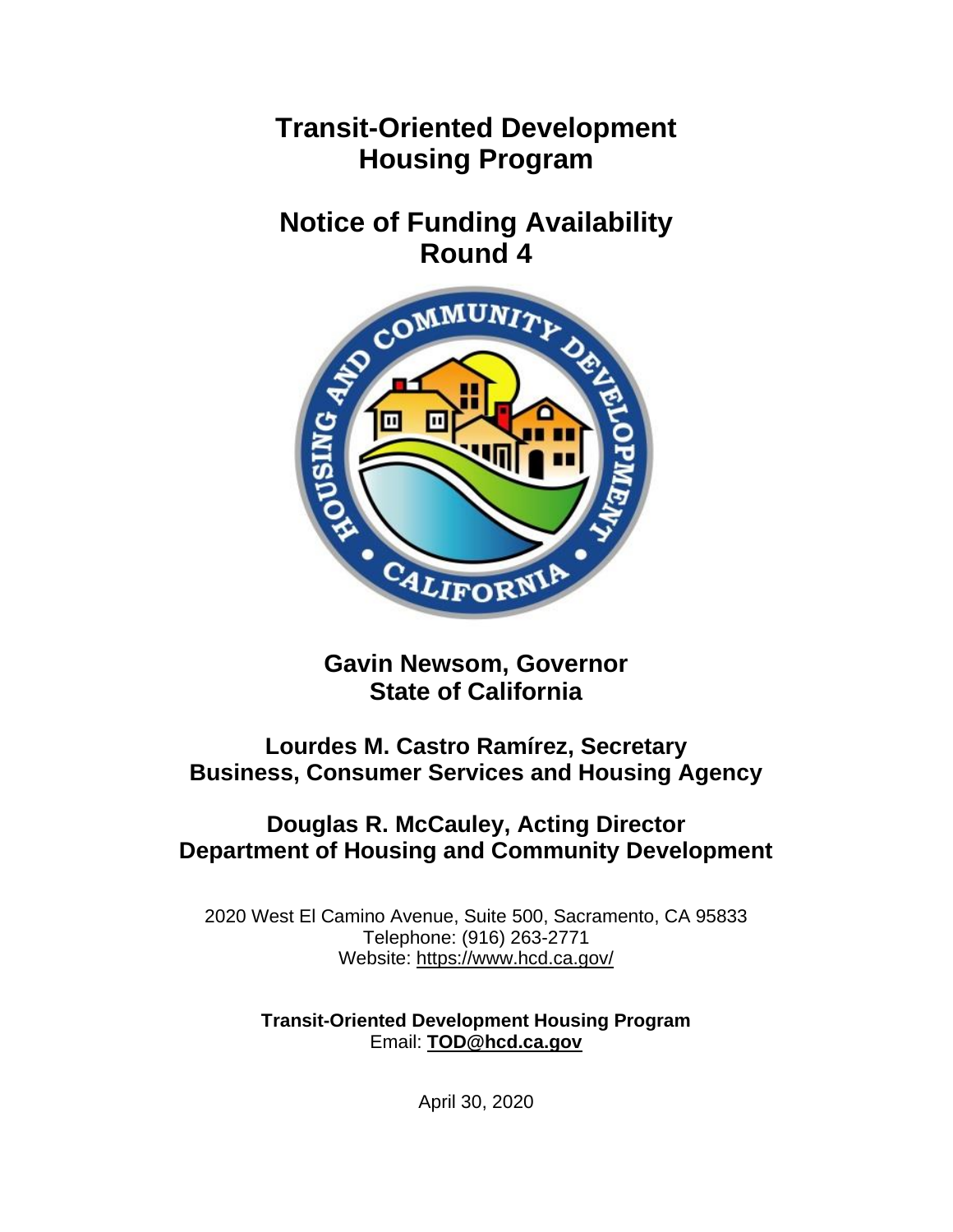#### **Table of Contents**

| L.  |                                                               |
|-----|---------------------------------------------------------------|
| Α.  |                                                               |
| В.  |                                                               |
| C.  |                                                               |
| D.  |                                                               |
| II. |                                                               |
| Α.  |                                                               |
| B.  |                                                               |
| C.  |                                                               |
| D.  |                                                               |
| Е.  |                                                               |
| F.  |                                                               |
| G.  |                                                               |
|     | III. Application submission, workshops, reviews, and appeals5 |
| Α.  |                                                               |
| B.  |                                                               |
| C.  |                                                               |
| D.  |                                                               |
| Е.  |                                                               |
|     |                                                               |
| Α.  |                                                               |
| В.  |                                                               |
| C.  |                                                               |
| D.  |                                                               |
| Е.  |                                                               |
|     |                                                               |
| Α.  |                                                               |
| В.  |                                                               |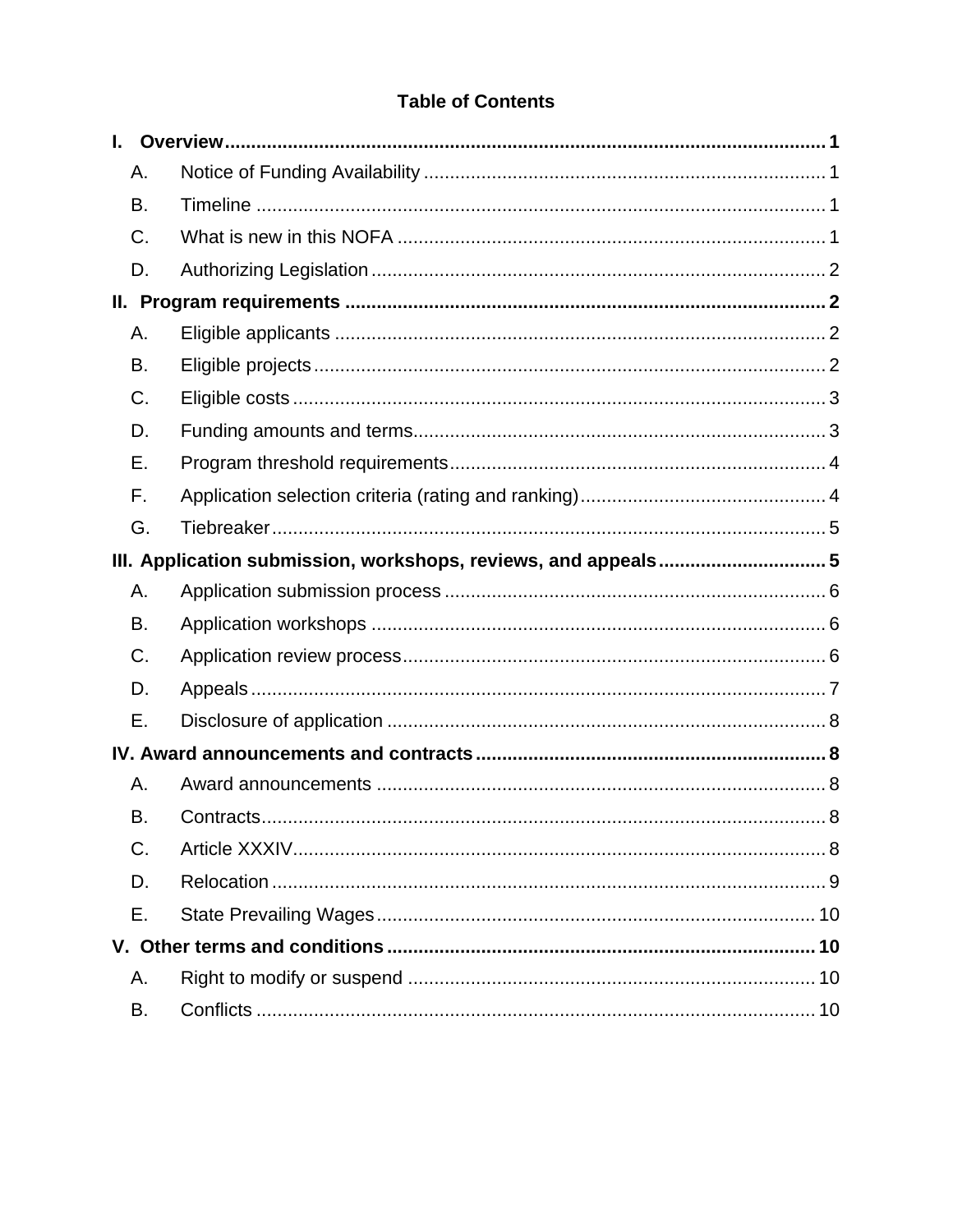#### <span id="page-3-0"></span>**I. Overview**

#### <span id="page-3-1"></span>**A. Notice of Funding Availability**

The California Department of Housing and Community Development (Department) announces the availability of approximately \$141 million for the Transit-Oriented Development Housing Program, funded by the Veterans and Affordable Housing Bond Act of 2018. The amount stated in this NOFA is contingent upon enactment of the final budget appropriating this funding level.

These funds will be used to provide financial assistance for Rental Housing Developments and Infrastructure Projects in support of higher-density affordable and mixed-income housing and mixed-use infill development Projects. The primary objective is to increase the overall supply of housing, increase the supply of affordable housing, increase public transit ridership, and minimize automobile trips.

Under the Transit-Oriented Development (TOD) Housing Program, low-interest permanent Loans are available as gap financing for Rental Housing Developments. In addition, Grants are available for infrastructure improvements necessary for the development of specified Housing Developments, or to facilitate connections between these developments and the Transit Station.

#### <span id="page-3-2"></span>**B. Timeline**

| <b>NOFA Release</b>         | April 30, 2020 |
|-----------------------------|----------------|
| <b>Application Due Date</b> | July 30, 2020  |
| <b>Award Announcements</b>  | October 2020   |

#### <span id="page-3-3"></span>**C. What is new in this NOFA**

Applications submitted under this NOFA are subject to the Round 4 TOD program Guidelines (Guidelines).

Significant Guideline-related changes include:

- 1. The maximum individual award is increased to \$15 million.
	- a. The maximum Loan amount is increased to \$10 million.
	- b. The maximum Grant amount is increased to \$5 million.
- 2. Numerous threshold and scoring criteria have been simplified or updated to better align with other programs administered by the Department.
- 3. Policy changes were made to highlight headway and transit frequency rather than focus on mode of transit.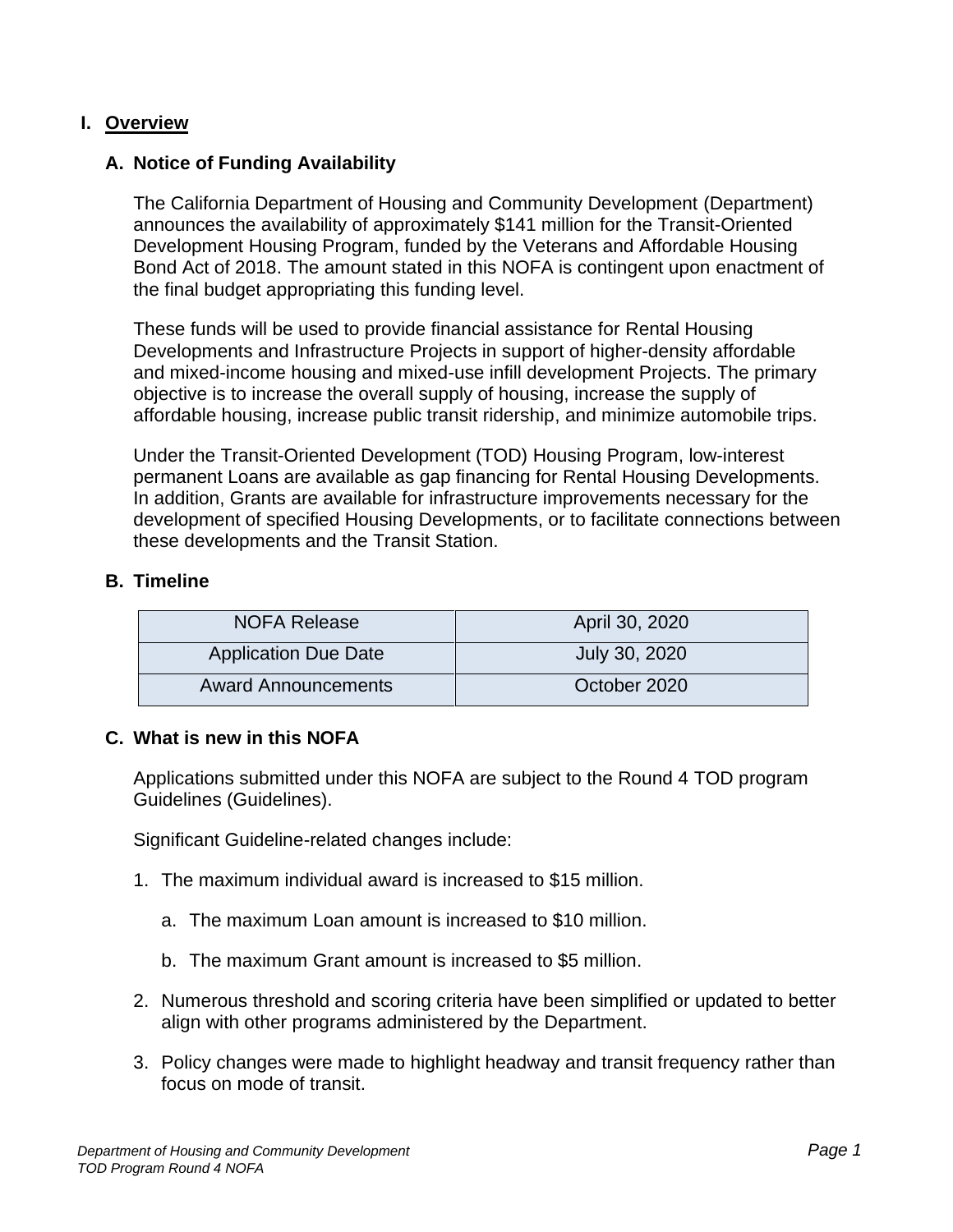4. Direct funding for homeownership developments was removed, but the TOD program may still provide grant funding for Infrastructure Projects related to homeownership developments.

#### <span id="page-4-0"></span>**D. Authorizing Legislation**

This NOFA is governed by the TOD program Round 4 Guidelines available at: [https://www.hcd.ca.gov/grants-funding/active-funding/tod.shtml#guidelines.](https://www.hcd.ca.gov/grants-funding/active-funding/tod.shtml#guidelines) Applications must be completed pursuant to the requirements in the Guidelines. This NOFA is also subject to requirements of the TOD program authorized by Part 13 (commencing with Section 53560) of Division 31 of the California Health and Safety Code (HSC).

In addition, the Uniform Multifamily Regulations (UMRs) (California Code of Regulations, Title 25, § 8300 et seq.), effective November 15, 2017, and as subsequently amended, are hereby incorporated by reference. In the event of a conflict between the UMRs and TOD program Guidelines, the provisions of the Guidelines are controlling.

#### <span id="page-4-1"></span>**II. Program requirements**

The following is provided as a summary and is not to be considered a complete representation of the entirety of the eligibility, threshold, or other requirements or terms and conditions of the TOD program. Please note that capitalized words may be defined terms found in the program Guidelines. Please refer to the Guidelines for complete information.

#### <span id="page-4-2"></span>**A. Eligible applicants**

An Applicant must be eligible pursuant to the Guidelines, Section 104, Eligible Applicant. Applicants may include Sponsors (as defined in the Guidelines, Section 102), Localities (as defined in the Guidelines, Section 102), and transit agencies that meet the application threshold requirements under the Guidelines Section 109.

#### <span id="page-4-3"></span>**B. Eligible projects**

To be eligible for funding under the program, a Project must consist of either, or both, a Housing Development or an Infrastructure Project meeting the following criteria (as defined in the Guidelines, Section 103, Eligible Projects):

- 1. A Housing Development must:
	- a. Consist of new construction or Substantial Rehabilitation of residential units, or the conversion of one or more nonresidential structures to residential units, to provide no fewer than 20 units.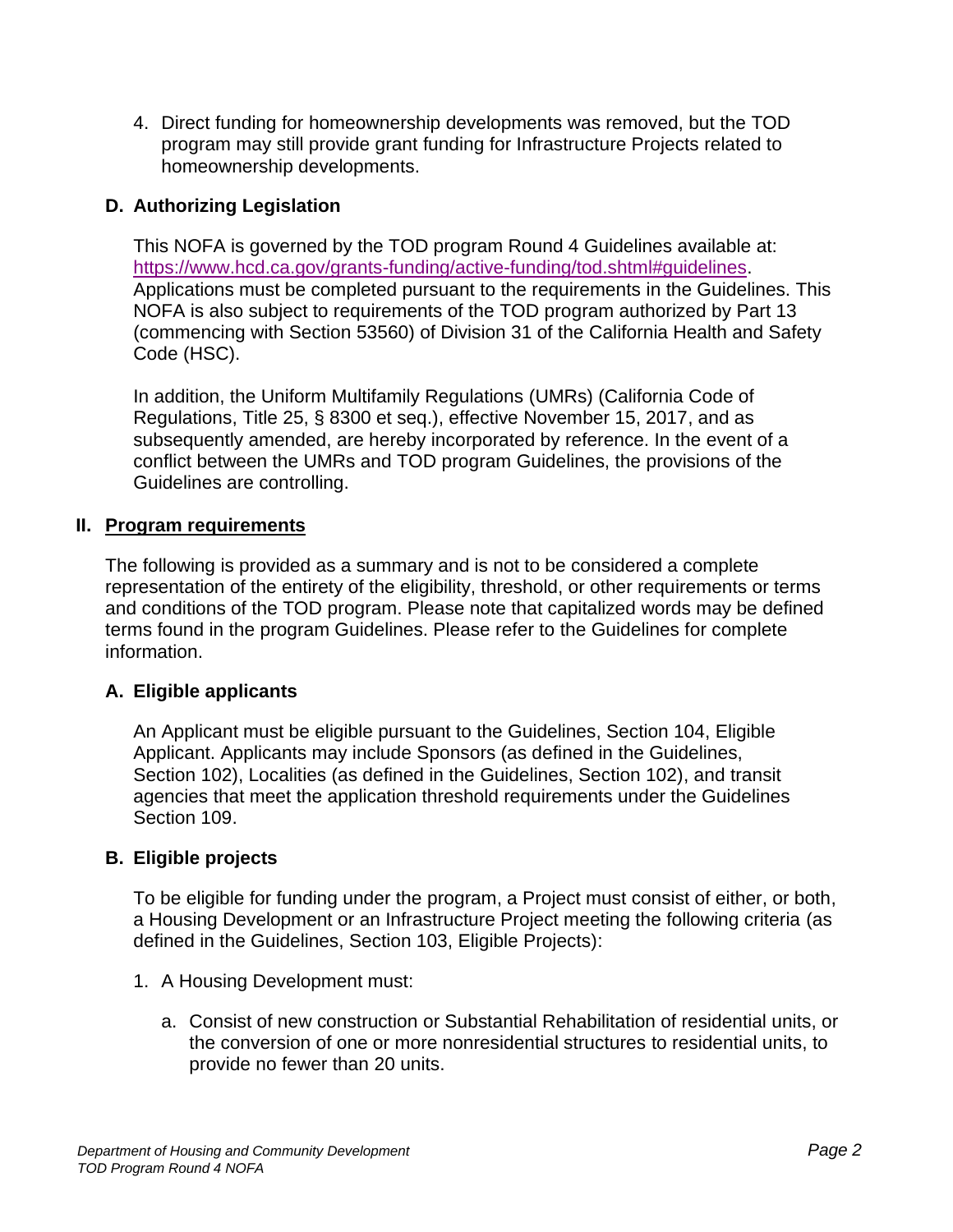- b. Be located:
	- Within one-quarter mile from a Qualifying Transit Station; and
	- Within one-half mile walking distance from a Qualifying Transit Station.
- c. Include at least 15 percent of the total residential units as affordable units.
- d. Have a minimum Net Density according to the TOD program Guidelines, Section 103(a)(4), Eligible Projects.
- 2. A Housing Development may:
	- a. Include residential units that are rented; and
	- b. Include nonresidential uses that are compatible.
- 3. An Infrastructure Project must:
	- a. Include capital improvements as directed by the TOD program Guidelines, Section 103(c).
- 4. An Infrastructure Project may:
	- a. Benefit residential development not included in the Housing Development, but must provide substantial direct benefit to at least one Housing Development identified in the application.
- 5. An Infrastructure Project may not:
	- a. Include schools, transit-related vehicles, and replacement parking not required by a public agency as a condition of developing a Project.

#### <span id="page-5-0"></span>**C. Eligible costs**

The TOD program funds eligible Rental Housing Developments and Infrastructure Projects. For a detailed list of all eligible costs, please refer to the Guidelines, Section 105, Eligible Costs.

#### <span id="page-5-1"></span>**D. Funding amounts and terms**

- 1. The TOD program funding award maximum means the following:
	- a. The maximum Program Rental Housing Development Loan (Loan) amount awarded for a single Housing Development or to a single housing Developer Applicant, including any affiliates of such Applicant, will be \$10 million. The base loan amount will be \$150,000 per Restricted Unit.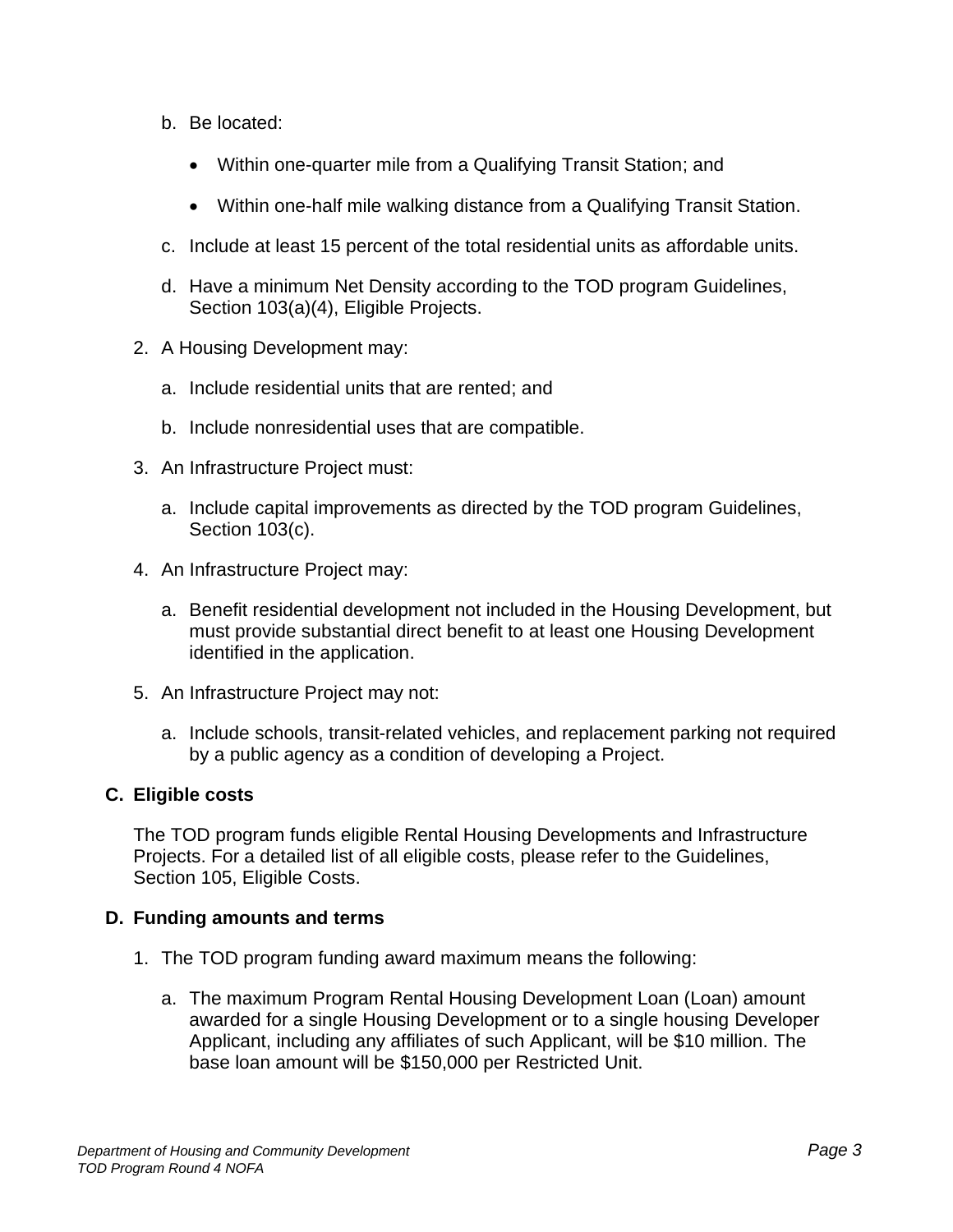- b. The maximum Program Infrastructure Project Grant (Grant) awarded to a Locality or transit agency Applicant will be \$5 million.
- c. The total maximum award amount for a single Project is \$15 million.
- 2. TOD program Loan assistance terms for Rental Housing Developments are defined in the Guidelines, Section 106(a) and include the following:
	- a. Program funds will be provided as a Loan for permanent financing by the Department to the owner of the Housing Development, with the same financing terms and conditions as set forth in Multifamily Housing Program (MHP) Guidelines Section 7308.
	- b. The maximum Loan amount shall be calculated pursuant to Section 7307 of the MHP Guidelines.
	- c. The use of multiple Department funding sources on the same assisted units is prohibited.
	- d. Rental Housing Developments supported by the Infrastructure Project shall be subject to a recorded Covenant ensuring affordability for at least 55 years.
	- e. Rent limits shall be established pursuant to Section 106(a)(5) of the Guidelines.
- 3. TOD program Grant assistance terms for Infrastructure Projects are defined in the Guidelines, Section 106(b) and include the following:
	- a. The total Grant amount shall be limited to \$35,000 per residential unit in the proposed Housing Development and \$50,000 per Restricted Unit.
	- b. Disbursement of Program funds shall be established pursuant to Section 106(b) of the Guidelines.
	- c. Additional conditions shall be established pursuant to Section 106(b) of the Guidelines.

#### <span id="page-6-0"></span>**E. Program threshold requirements**

In addition to meeting the requirements of the Guidelines as described above, Applicants and Projects must meet the Program threshold requirements found in Section 109 of the Guidelines.

#### <span id="page-6-1"></span>**F. Application selection criteria (rating and ranking)**

The application process will be based on the criteria set forth in Section 108 of the Guidelines and applications will be scored based on the criteria set forth in Section 110 of the Guidelines.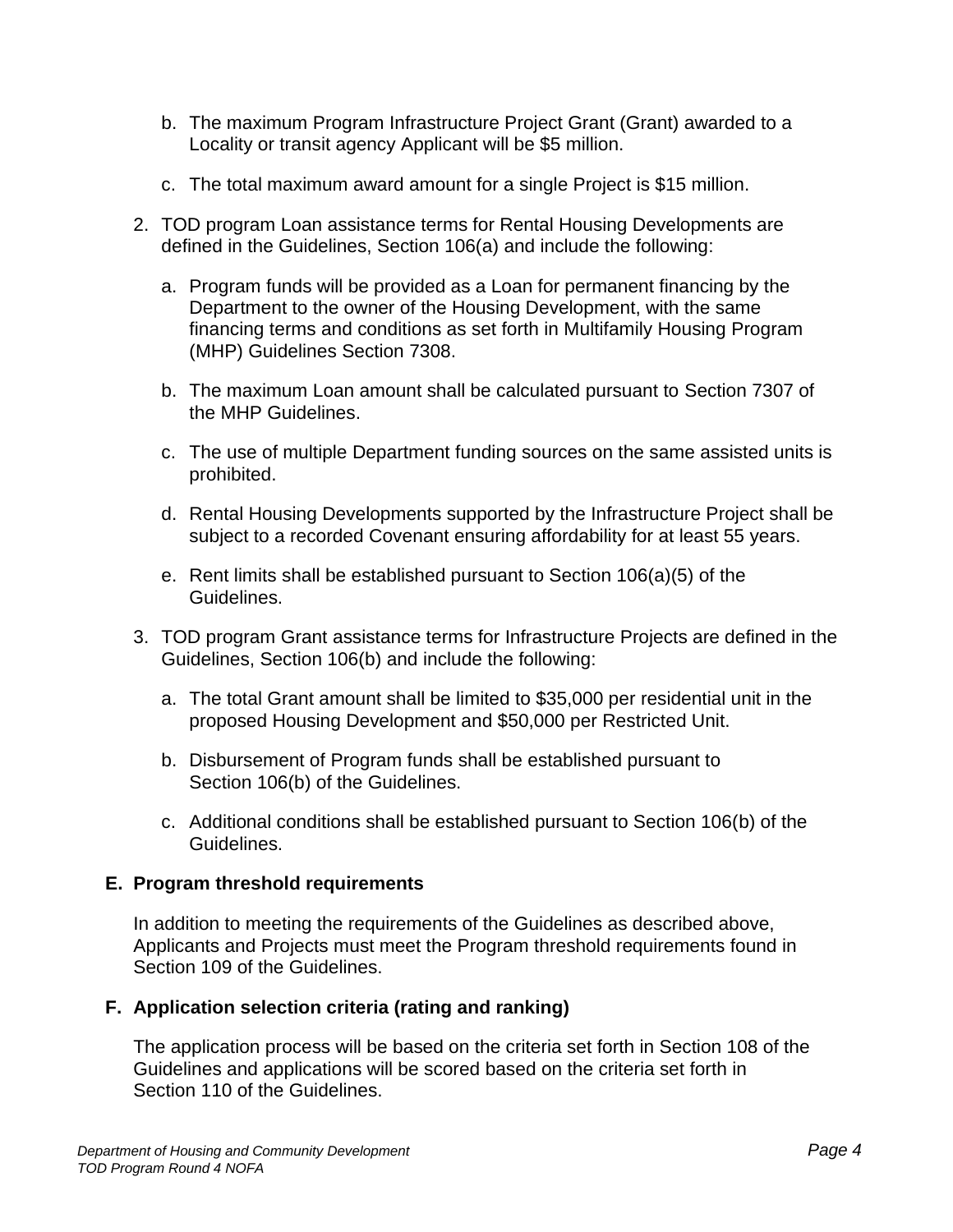To be considered for funding, Project applications must receive a minimum score of 150. The maximum number of points an application can receive is 300.

The highest scoring applications that meet all threshold requirements will be selected for funding in this NOFA. Applications will be funded in descending order. The Department may make adjustments to this procedure to meet the following geographic distribution objectives:

- 1. Awarding not less than 45 percent of funds to Southern California Projects (those located in Kern, San Bernardino, San Luis Obispo, Santa Barbara, Ventura, Los Angeles, Orange, Riverside, San Diego or Imperial counties); and
- 2. Awarding not less than 30 percent of funds to Northern California Projects (those not located in the counties specified in the previous subsection).

#### <span id="page-7-0"></span>**G. Tiebreaker**

In the event two or more applications have the same rating and ranking score, the following tiebreaking points will be awarded, in the following order of priority, until there is no longer a tie:

- 1. The lowest weighted average affordability of Restricted Units pursuant to MHP Guidelines Section 7320(b)(7); and
- 2. The total amount of Department assistance to the Project in comparison to the total costs of the Project. Applications with a lower amount of Department funding compared to the total Project cost shall prevail.

The Department administers the competitive application process pursuant to this NOFA and will make the Program award determinations.

#### <span id="page-7-1"></span>**III. Application submission, workshops, reviews, and appeals**

Applications must meet eligibility requirements for the Sponsor, Project, and eligible costs upon submission, except where alternate provisions are indicated in the Guidelines, or Program Application (See Program Requirements above for eligible Applicants, eligible Projects, and eligible costs). Modification of the application forms by the Applicant is prohibited. It is the Applicant's responsibility to ensure the application is clear, complete, and accurate. After the application deadline, Department staff may request clarifying information, provided such information does not affect the competitive rating of the application. No information, whether written or oral, will be solicited or accepted if this information would result in a competitive advantage to an application or a disadvantage to other Applicants. No Applicant may appeal the evaluation of another Applicant's application.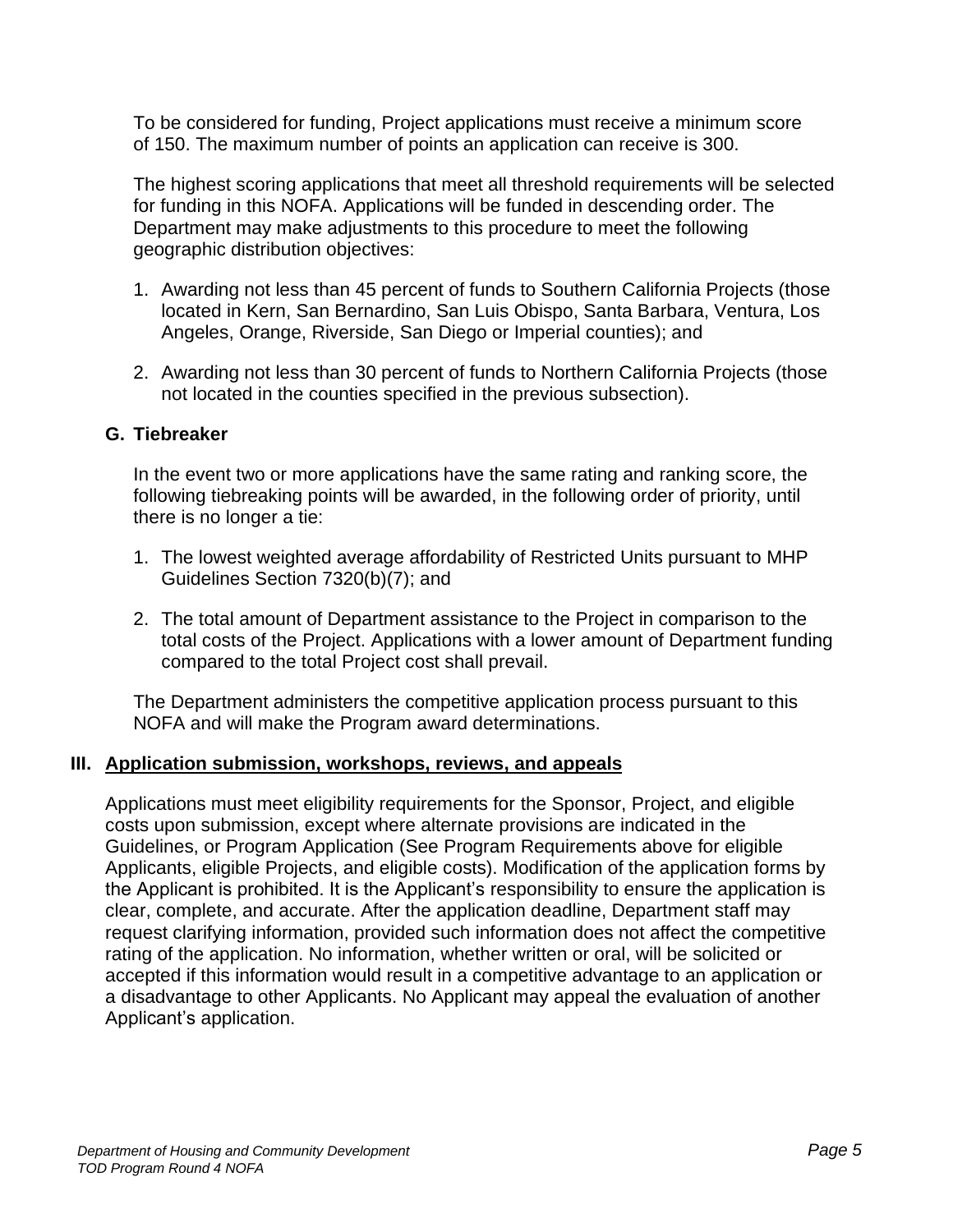#### <span id="page-8-0"></span>**A. Application submission process**

Application materials must be submitted electronically via the Financial Assistance Application Submittal Tool (FAAST) system.

**Electronic FAAST submission** - Requirements for uploading the Supplemental Application, Universal Application, and required supporting documentation, including naming conventions, are described in the Supplemental Application instructions page [https://www.hcd.ca.gov/grants-funding/active-funding/tod.shtml#funding.](https://www.hcd.ca.gov/grants-funding/active-funding/tod.shtml#funding) Applicants must upload all application materials to the FAAST system no later than **5:00 p.m. Pacific Standard Time on Tuesday, July 30, 2020**.

Applications that do not meet the filing deadline requirements will not be eligible for funding. Applications must be on the Department's forms and cannot be altered or modified by the Applicant. Excel forms must be in Excel format, not a PDF document.

#### <span id="page-8-1"></span>**B. Application workshops**

The Department will conduct application webinars. Please visit <https://www.hcd.ca.gov/grants-funding/active-funding/tod.shtml#webinar> for the dates, locations, and registration.

#### <span id="page-8-2"></span>**C. Application review process**

1. Phase One – Threshold Review

Application completeness and satisfaction of threshold criteria described in the Guidelines Section 109 will be confirmed. The threshold review for financial feasibility in this phase is limited to verification of documentation completeness, not an evaluation of material facts. A thorough analysis of the Project's financial feasibility will be conducted in Phase Two. Phase One is a pass or fail stage, and Applicants will receive notification of their status upon completion of threshold reviews, with a five-day opportunity to appeal the review findings.

2. Phase Two – Rating and Ranking

Applications that pass threshold review will be rated and ranked through a competitive process based on the following point scoring criteria described in the Guidelines Section 110:

| <b>Section</b><br>110 | <b>SCORING CRITERIA</b>                                                                                         | <b>POINTS</b> |
|-----------------------|-----------------------------------------------------------------------------------------------------------------|---------------|
| (a)                   | Extent to which the Project will increase public transit<br>ridership and minimize automobile trips             | 60            |
| (b)                   | Location in an area designated for Infill or transit-<br>oriented development and public and private investment | 30            |
| (c)                   | Extent to which the Housing Development serves<br>Eligible Households                                           | 30            |
| 'd                    | Transit-supportive land use                                                                                     |               |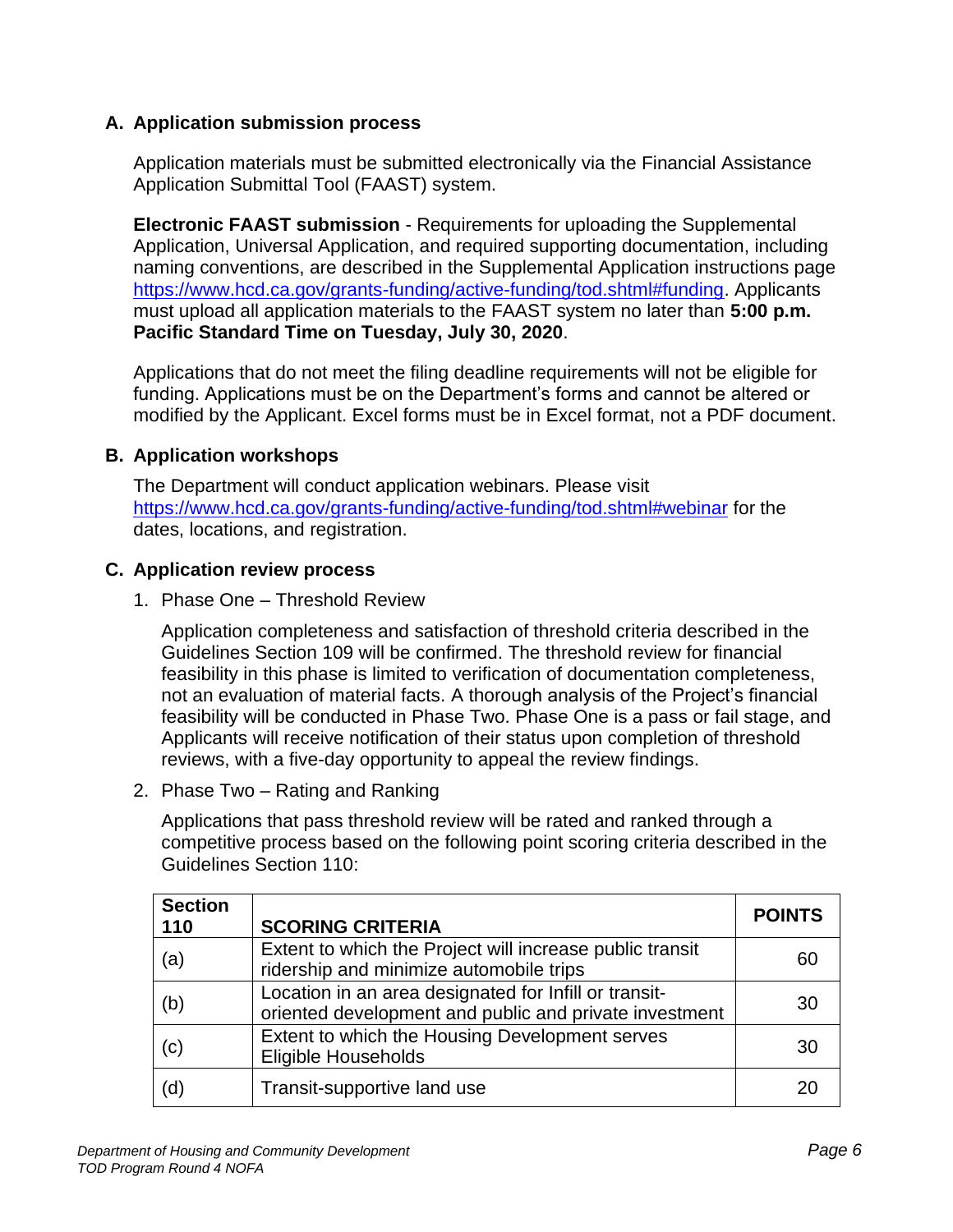| <b>Section</b><br>110 | <b>SCORING CRITERIA</b>                                                            | <b>POINTS</b> |
|-----------------------|------------------------------------------------------------------------------------|---------------|
| (e)                   | Extent to which the Project incorporates walkable<br>corridor and bicycle features | 50            |
| (f)                   | Parking alternatives and Micromobility                                             | 40            |
| (g)                   | Readiness of the Housing Development                                               | 30            |
| (h)                   | Adopted Economic Development Plan                                                  | 10            |
| (i)                   | Accessibility to Qualified Employment Areas                                        | 30            |
|                       | <b>TOTAL</b>                                                                       | 300           |

#### <span id="page-9-0"></span>**D. Appeals**

- 1. Basis of Appeals
	- a. Upon receipt of the Department's notice that an application has been determined to be incomplete, ineligible, fail threshold, or have a reduction of the initial point score, Applicants under this NOFA may appeal such decision(s) to the Department pursuant to this section.
	- b. No Applicant shall have the right to appeal a decision of the Department relating to another Applicant's eligibility, point score, award, denial of award, or any other matter related thereto.
	- c. The appeal process provided herein applies solely to decisions of the Department made in this program NOFA and does not apply to decisions made with respect to previously issued NOFA or decisions pursuant to future program NOFAs.
- 2. Appeal Process and Deadlines
	- a. To file an appeal, Applicants must submit to the Department, by the deadline set forth below, a written appeal which states all relevant facts, arguments, and evidence upon which the appeal is based. The Applicant must provide a detailed reference to the area or areas of the application that provide clarification and substantiation for the basis of the appeal. No new or additional information will be considered if this information would result in a competitive advantage to an Applicant. Once the written appeal is submitted to the Department, no further information or materials will be accepted or considered thereafter.
	- b. Appeals must be submitted to the Department at [TOD@hcd.ca.gov](mailto:TOD@hcd.ca.gov) according to the deadline set forth in Department review letters.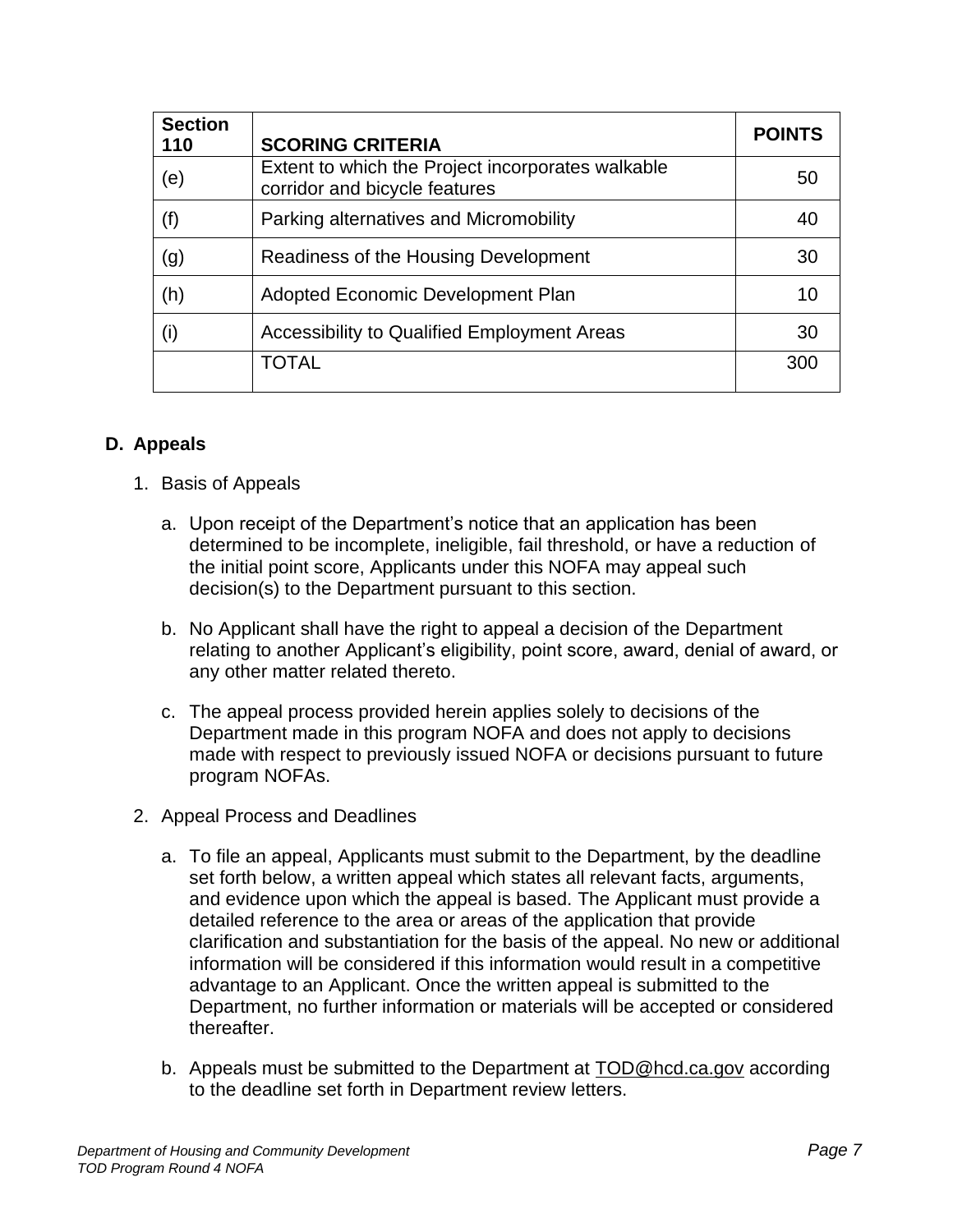- c. Appeals must be received by the Department no later than five business days from the date of the Department's threshold review or initial score letters.
- 3. Decision

Any request to amend the Department's decision shall be reviewed for compliance with the Guidelines and this NOFA. All decisions rendered shall be final, binding, and conclusive, and shall constitute the final action of the Department.

#### <span id="page-10-0"></span>**E. Disclosure of application**

Information provided in the application will become a public record available for review by the public, pursuant to the California Public Records Act (Chapter 1473, Statutes of 1968). As such, any materials provided will be disclosed to any person making a request under this Act. The Department cautions Applicants to use discretion in providing information not specifically requested, including, but not limited to, bank account numbers, personal phone numbers, and home addresses. By providing this information to the Department, the Applicant is waiving any claim of confidentiality and consents to the disclosure of submitted material upon request.

All application materials submitted through the FAAST portal will be publicly accessible following award announcements.

#### <span id="page-10-1"></span>**IV. Award announcements and contracts**

#### <span id="page-10-2"></span>**A. Award announcements**

Awards will be announced in October 2020, and posted on the TOD program website: <https://www.hcd.ca.gov/grants-funding/active-funding/tod.shtml>

#### <span id="page-10-3"></span>**B. Contracts**

Successful Applicants (awardees) will enter into one or more Standard Agreements with the Department. The Standard Agreement contains relevant terms and conditions for funding of the award.

#### <span id="page-10-4"></span>**C. Article XXXIV**

Eligible Projects shall comply with Article XXXIV, Section 1 of the California Constitution as clarified by the Public Housing Election Implementation Law (Health and Safety Code § 37000 – 37002). Article XXXIV documentation for Loans underwritten by the Department shall be subject to review and approval by the Department prior to the announcement of award recommendations.

Article XXXIV requires local voter approval before any state public body can develop, construct, or acquire a low-rent housing project in any manner. However, the Public Housing Election Implementation Law (HSC Section 37000 – 37002) provides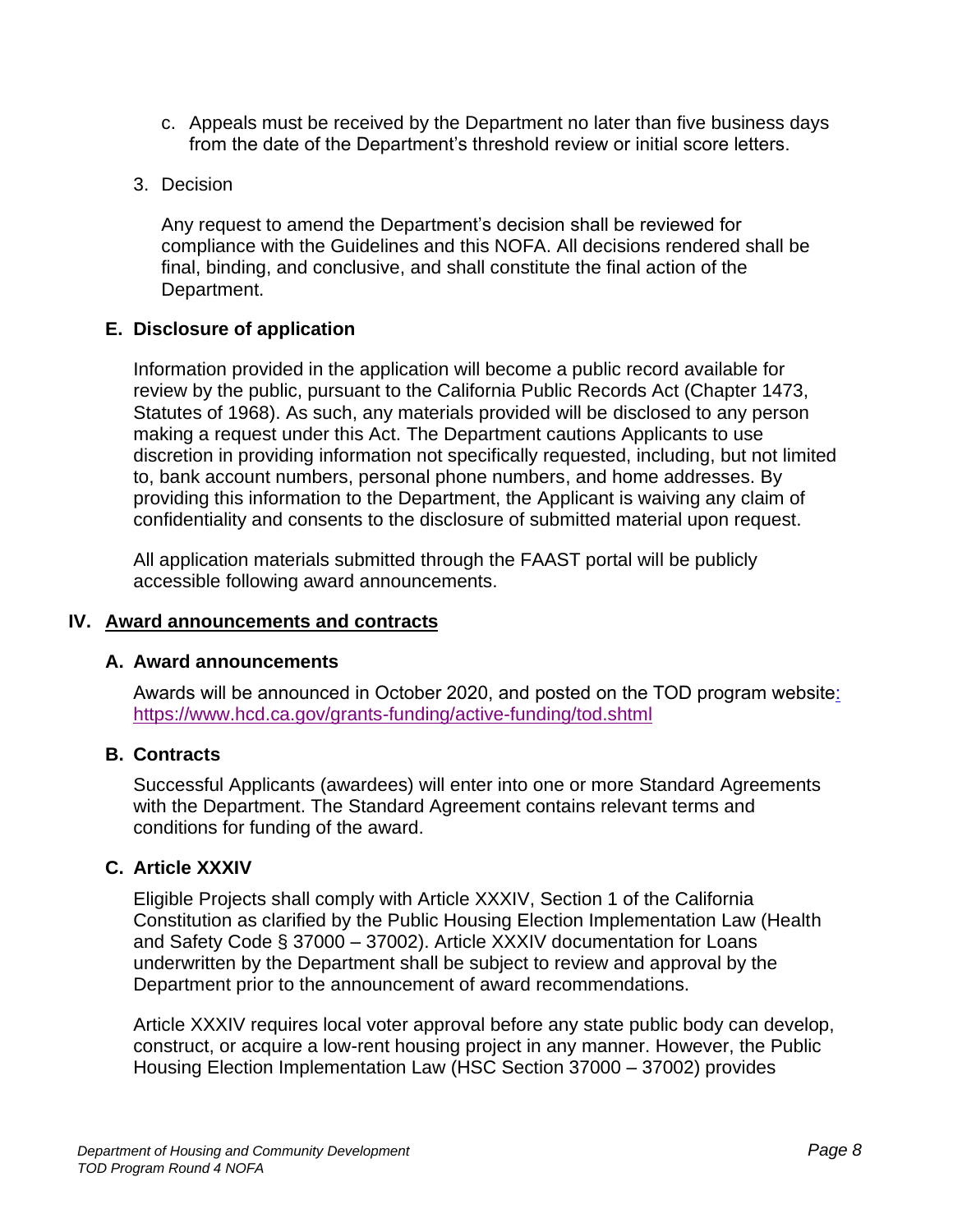clarification as to when Article XXXIV is applicable. HSC Section 37001, for example, lists a number of project types that are not considered "low-rent housing projects."

Applicants must submit documentation that shows the Project's compliance with or exemption from Article XXXIV authority for the Project. A local government official with authority should prepare the allocation letter, and it should include the following:

- 1. The name and date of the proposition, and the number of units approved;
- 2. A copy of the referendum and a certified vote tally;
- 3. The number of units that remain in the Locality's "bank" of Article XXXIV authority (i.e., the number of units that are still available for allocation); and
- 4. The number of units the locality will commit to this project, including the manager unit.

If a Project is statutorily exempt from Article XXXIV, the Department requires an Article XXXIV opinion letter which demonstrates that the Applicant has considered both the legal requirements of Article XXXIV and the relevant facts of the Project (e.g., all funding provided by public bodies, including state, county, or city sources, the number of low-income restricted units, the general content of any regulatory restrictions). Any conclusion that a Project is exempt from Article XXXIV must be supported by the facts and a specific legal theory for an exemption that itself is supported by the Constitution, statute, and/or case law.

#### <span id="page-11-0"></span>**D. Relocation**

Both the Applicant and the Department must comply with applicable Relocation Law, which is detailed pursuant to Government Code Section 7260 et seq., the California Code of Regulations, Title 25, Section 6000 et seq., and if federal law is applicable (depending on financing), 49 CFR Part 24 of the Uniform Relocation Assistance Real Property Acquisition for Federal and Federally Assisted Programs (the "URA") (collectively referred to herein forth as "Relocation" or "Relocation Law").

Relocation Law provides important protections and assistance for displaced persons and entities affected by the acquisition, rehabilitation, or demolition of real property for government-funded projects. Relocation Law ensures that those displaced individuals and entities whose real property is acquired, or who move (even if temporarily), as a direct result of projects receiving government funds, are treated fairly and equitably and receive assistance in moving from the property they occupy. The Department seeks to ensure that displaced persons, which includes tenants, businesses and homeowners, do not suffer disproportionately as a result of programs designed for the benefit of the public as a whole.

At the NOFA application stage, it is too premature to conduct a detailed Relocation review. At this stage, the Department only needs to confirm that Relocation is properly budgeted. Due to the importance of satisfying Relocation law, the Applicant